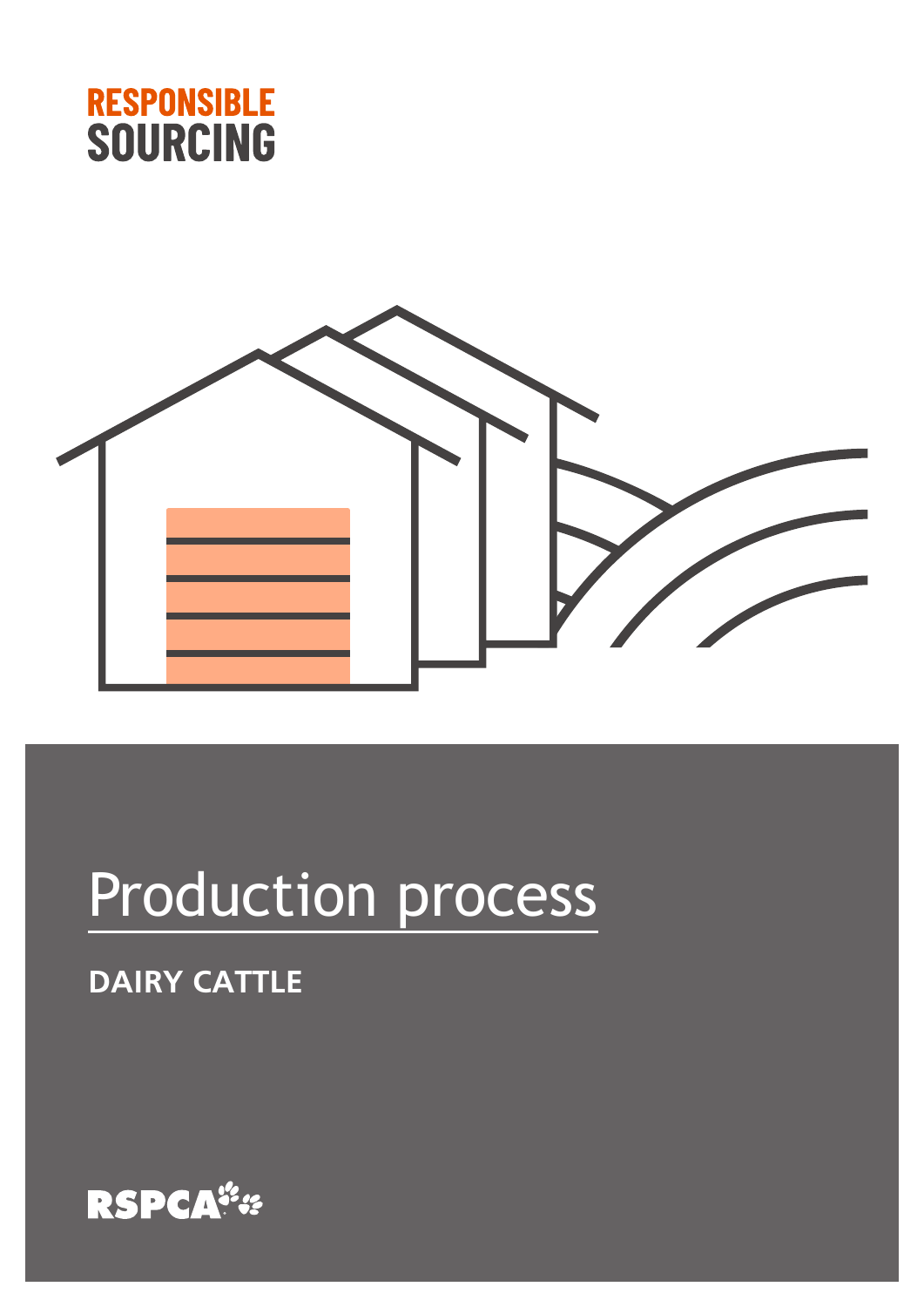### roduction

**DAIRY CATTLE** 

# SOHRAI

### Animal welfare considerations

- Cow-calf separation
- Lack of access to pasture
- Lameness and mastitis prevalence
- Live export of excess heifers
- Practices such as calving induction and tail docking

#### Definitions

**Calf** – Young cattle with no permanent incisor teeth, either male or female.

**Steer** – Castrated male cattle.

**Heifer** – Female cattle who have not yet produced a calf and under 42 months of age.

**Bull** – Mature male cattle with intact sexual organs and capable of reproduction.

**Cow** – Mature female cattle with eight permanent incisor teeth used for breeding.



Cows are curious, playful and intelligent animals. Descended from Aurochs and the most common type of ungulate, they have been domesticated for over 10,000 years. Most domesticated breeds have horns, although breeding strategies have allowed for more 'polled' (hornless) cows. A cow's natural lifespan can be up to 20 years, however in commercial dairy production a cow will likely only live up to 8 years for producing milk.

Dairy cows who are part of a milking herd, are generally raised by the dairy farmer and born on the same farm (see dairy calves production process for information from birth till calving of replacement heifers).

When a replacement heifer gives birth to her first calf (calves) she will join the milking herd which is already established on the farm. Standard industry practice is to remove calves shortly after birth. This is done to reduce the risk of disease transmission to the calf (e.g. Bovine Johne's Disease, a bacterial infection that is transmitted through calf contact with contaminated feces), to ensure adequate colostrum and feed intake, and to simplify disease detection. Separation of the calf from the dam also occurs to facilitate milking and management of the cow. Separation of the new-born calf from the cow is stressful for both cow and calf. The distress associated with separation increases the longer the calf stays with their dam. Separation within 24 hours of birth interferes with the development of the cow-calf bond and thus reduces separation distress. Cows will show a strong response (calling) if their calf is separated at an older age, e.g. 4 days after birth, compared to separation at 1 day or 6 hours after birth.

The first milk that a cow produces is called colostrum. This fluid is produced by the pregnant cow prior to giving birth to her calf in readiness for the calf at first suckling. Calves are born with little to no immunity and colostrum provides the calf with antibodies that protect it from infectious diseases. The farmer will milk the newly calved cow in a shed with the other cows, however her colostrum milk will be carefully collected so this can be fed to the calves on the farm. Cows are milked 1-3 times a day, with most Australian farmers preferring twice daily milkings. Once a cow has had her colostrum milked from her, and been milked a few days, her milk will change to be less rich and once this has happened her milk will be collected for human consumption.

The majority of dairy cows in Australia live in pasture-based systems. They spend their days and nights in grass paddocks and during lactation they are walked to a shed for milking each day. Cows are often milked twice a day and moved to a different paddock after each milking.